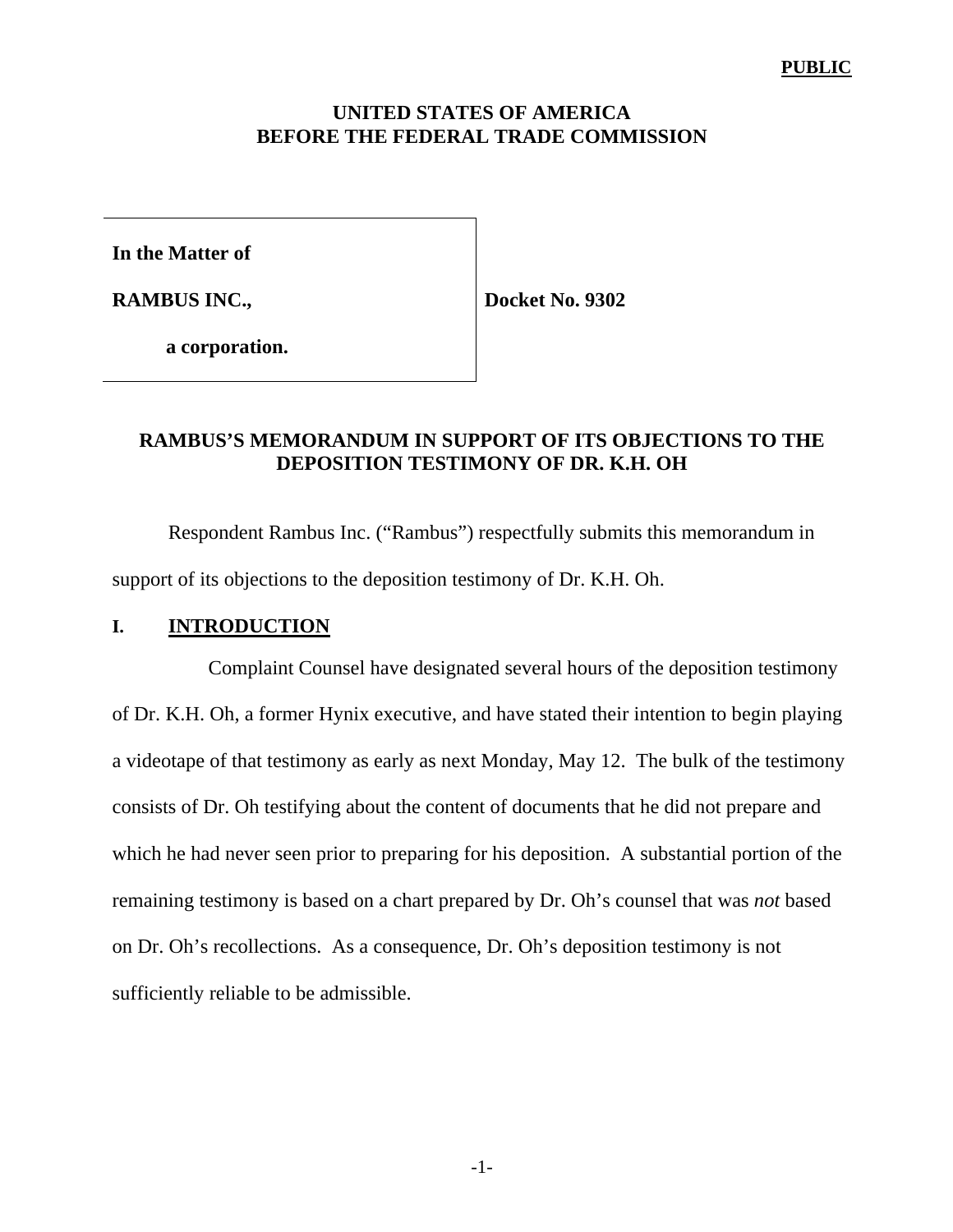#### **II. ARGUMENT**

 $\overline{a}$ 

Commission Rule of Practice 3.43(b) provides that "[i]rrelevant, immaterial, and unreliable evidence shall be excluded." Moreover, "[e]vidence, even if relevant, may be excluded if its probative value is substantially outweighed by the danger of unfair prejudice, confusion of the issues, or if the evidence would be misleading, or by considerations of undue delay, waste of time, or needless presentation of cumulative evidence." Id. Dr. Oh's testimony should be excluded under Rule 3.43(b).

#### **A. Dr. Oh Testified About the Meaning of Documents of Which He Had No Personal Knowledge.**

The bulk of Dr. Oh's testimony relates to documents that he could not recall having seen prior to preparation for his deposition. Indeed, with the exception of four documents – three related to Hynix's license agreement with Rambus and a JEDEC trip report received by Dr. Oh – *all* of the documents marked as exhibits at Dr. Oh deposition fall into this category.<sup>1</sup> If Dr. Oh were testifying in person, Rambus would be able to object to the lack of foundation for Dr. Oh's testimony regarding the contents and meaning of documents unfamiliar to him. Consistent with Your Honor's prior rulings in this matter, Rambus expects that such objections would be sustained. For example, during the testimony of former Intel employee Sam Calvin on Tuesday, May 6, the following exchange occurred:

> Q. Does this chart accurately reflect your understanding of the progression of CPU performance and DRAM performance as it was understood at this time?

<sup>&</sup>lt;sup>1</sup> In particular, Dr. Oh could not recall having seen Exhibits 2, 4, 7, 8, 9, 10, 11, 12, 13, 14 prior to preparing for his deposition. *See* Oh Depo. at 248:18 – 249:23; 328:4 - 336:9. The cited pages of Dr. Oh's deposition transcript are attached hereto.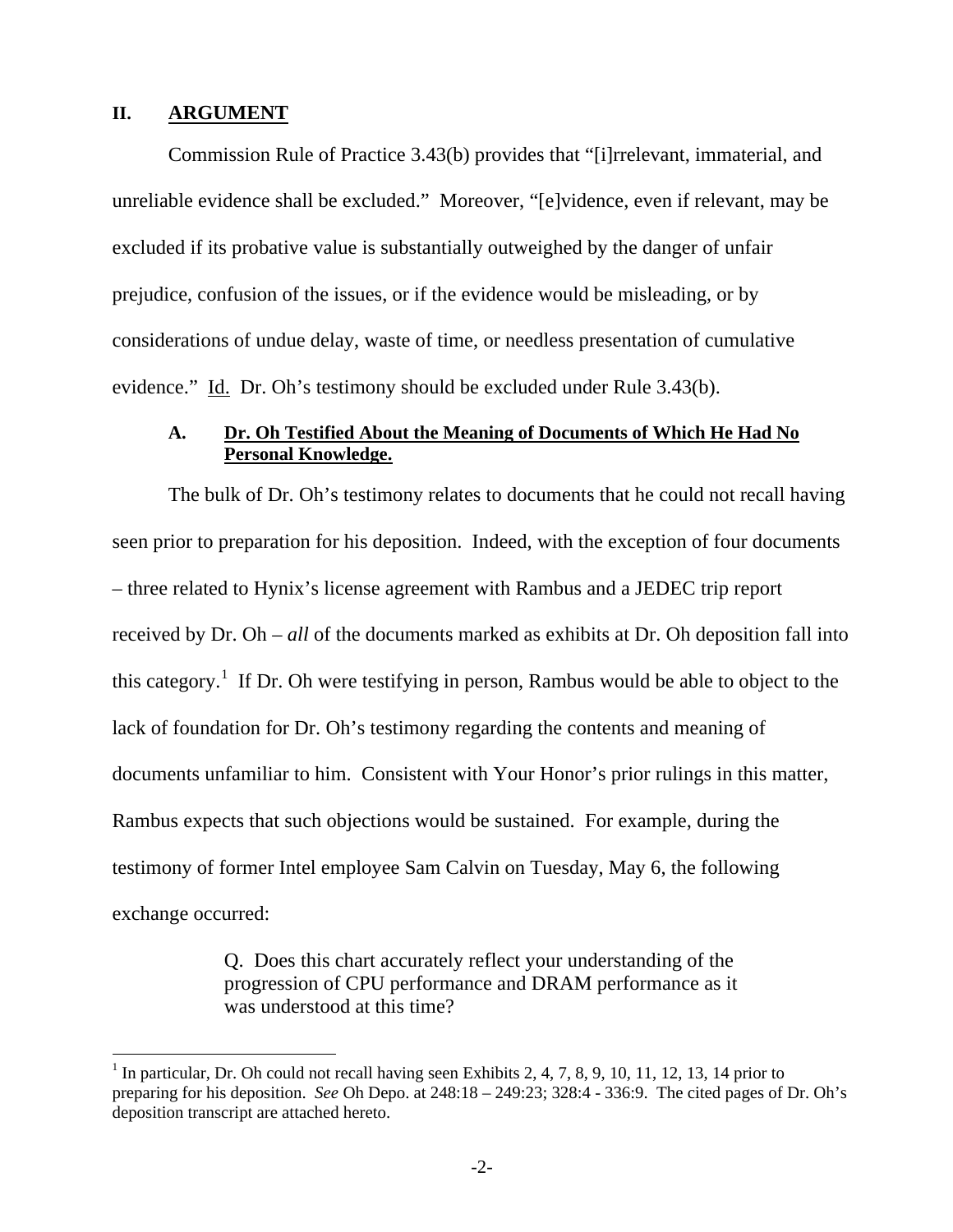MR. SWINDELL: Your Honor, I'm going to object. There's no foundation that this particular chart, Mr. Calvin has generally indicated that he has seen similar charts to this, but nothing specific to this chart.

 JUDGE McGUIRE: Can you answer that question, Mr. Calvin, either yes or no?

 THE WITNESS: Yes. Well, I have not seen this specific chart. One of the issues is –

JUDGE McGUIRE: But before I rule on the objection, if you can answer it no, that it does not depict it, then I don't think there's any need for me to rule. If you can't answer it yes or no, then I am going to uphold the objection.

THE WITNESS: No, I have not seen this specific chart.

JUDGE McGUIRE: All right, then that is sustained, please restate, Counsel.

Hearing Tr., Vol. V, at 1055:21 – 1056:15.

In contrast, Complaint Counsel elicited deposition testimony from Dr. Oh regarding documents with which he was not personally familiar. On cross-examination, Rambus's counsel established the lack of foundation for the earlier testimony. For example, Exhibit 13 to the Oh deposition appears to be an e-mail from a Hyundai employee named D.K. Park to an IBM employee named G. Tressler. Oh Depo. at 198:24 – 199:8. Although Dr. Oh testified on direct examination that he "recognize<sup>[d]"</sup> the document, <u>id.</u> at 199:10-11, on cross-examination he explained that he had meant only that he recognized the document as an e-mail exchange, but had not actually seen it before the deposition. Id. at  $249:3 -$ 250:4. Complaint Counsel nevertheless have designated testimony in which Dr. Oh speculates about the meaning of terms in the e-mail from Mr. Park to Mr. Tressler, such as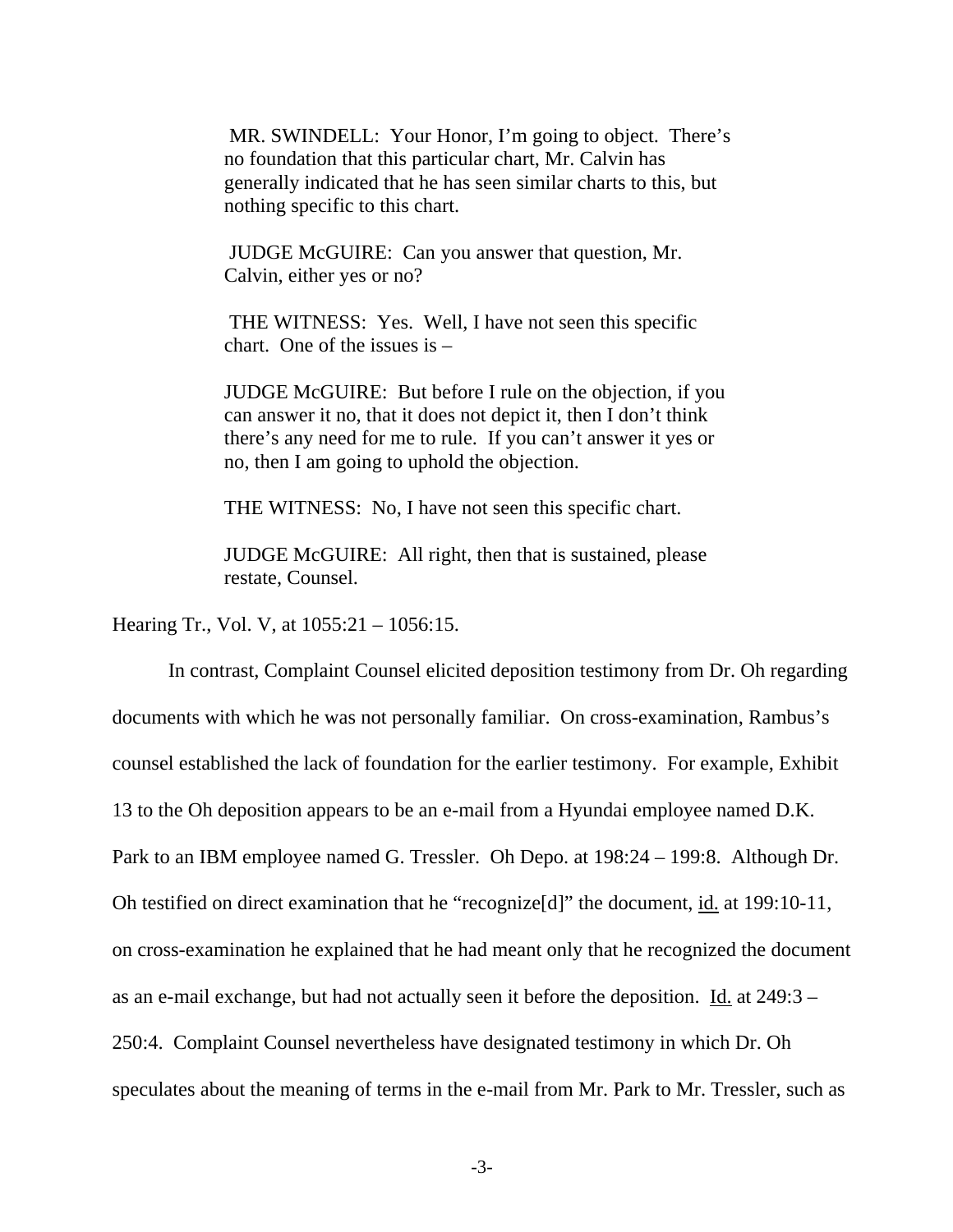the following exchange:

Q. Okay. If I could continue reading in this e-mail, the next sentence reads, "Our 256M DDR SDRAM ES & CS schedule is the same as you know, but design tape-out will be end of this year."

Do you see that sentence?

A. Yes.

Q. Now, the reference to "ES" and "CS," are those the same references that we saw in other documents yesterday?

A. Yes. Stands for engineering sample and commercial sample.

Oh Depo. at 203:21 – 204:6.

Much of the rest of Dr. Oh's designated testimony similarly calls on him to speculate regarding the content of documents with which he is not personally familiar. *See*, *e.g.*, Oh Depo. at 51:4-8 (with regard to Exhibit 2: "Q. Okay. If I could direct your attention to the next page, . . ., it says '64MJ/D SDRAM (80 percent).' What does that refer to?"); id. at 132:11-15 (with regard to Exhibit 7: "Q. If I could direct your attention to the -- the second line, states 'IBM: PC Server application from 1999. Main Storage,' and then there's some numbers, 'from 2001.' Can you please explain what that means?"); id. at 212:16-17 (with regard to exhibit 14 "Q. Okay. So what does the full title mean, "PC100/133 to PC266 Migration Path.")

Dr. Oh's speculation regarding documents that he did not prepare and which he had not even seen prior to preparing for his deposition should be excluded as irrelevant and unreliable. To the extent that Your Honor finds any minimal probative value in such testimony, it is plainly outweighed by its potentially misleading nature – since Dr. Oh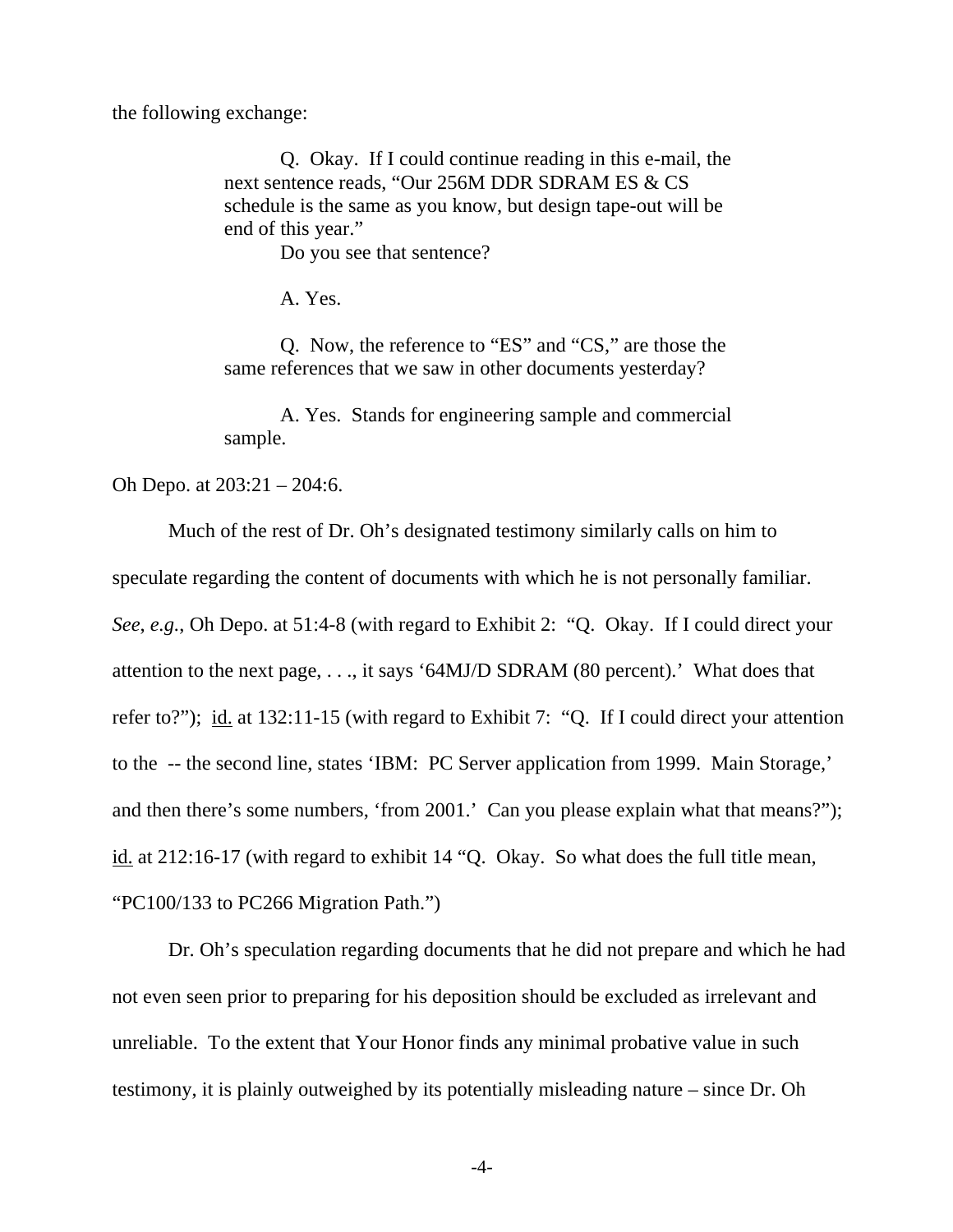could easily be mistaken in his testimony about unfamiliar documents – and the undue delay that hours of such testimony would entail.

## **B. Much of Dr. Oh's Testimony Was Based Not On His Recollection, But on Charts Prepared by Hynix's Counsel.**

Even when Dr. Oh was not testifying about unfamiliar documents, his testimony is not sufficiently reliable to assist the trier of fact, because it is based not on his recollections but on summaries prepared by his counsel. For example, Complaint Counsel has designated testimony in which Dr. Oh testifies regarding the timing of the development of Hyundai's memory products even though the record makes clear that Dr. Oh cannot recall that timing, as the following counter-designated exchange makes clear:

> Q. At this time, in October of 1995, was the 256 megabit, was that just a future plan, or was that a product that was already under development?

MR. NISSLY [counsel for Hynix and the deponent]: Let's say for the record that the witness is obviously looking at a chart which we helped him put together to remember all these dates. We're happy to make it available to counsel.

THE WITNESS: There are so many products, I don't remember all.

Oh Depo. at 52:18 – 53:1.

At various other points, the videotaped record shows the witness unable to answer questions without consulting the chart supplied by his counsel. No foundation was laid regarding the reliability of the chart; Dr. Oh's testimony based on the chart at issue would not be admitted if he were testifying in person without such a foundation, and it should not be admitted in the form of deposition testimony.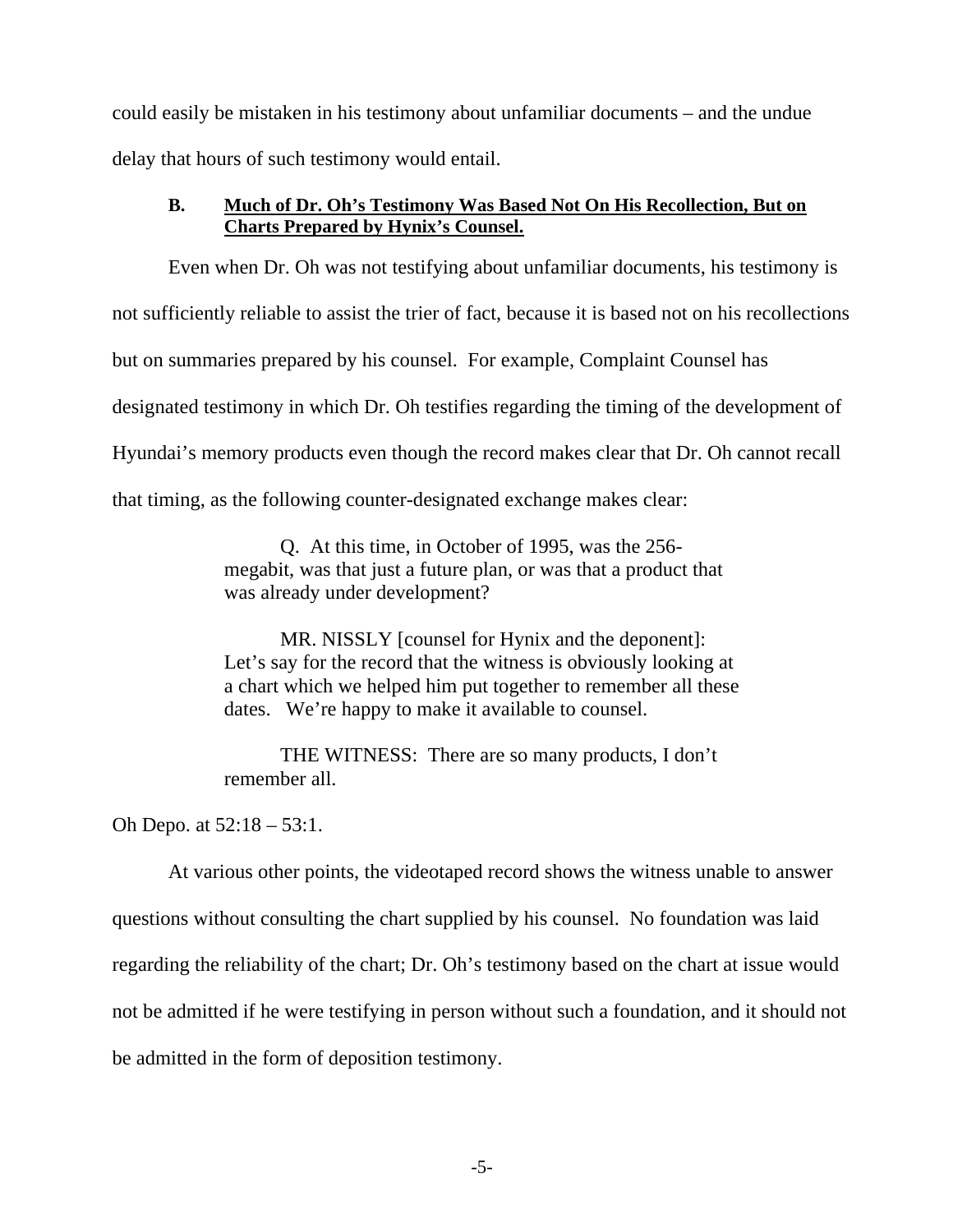## **III. CONCLUSION**

Dr. Oh came to this country for his deposition at Complaint Counsel's request, but Complaint Counsel now claim he is unavailable to testify in person at trial without, apparently, any attempt to procure his presence. Complaint Counsel should not be permitted to use Dr. Oh's absence to obtain the admission of deposition testimony that would be rejected as without foundation if offered live. Rambus respectfully requests that the Court enter an order excluding Dr. Oh's deposition testimony.<sup>2</sup>

<sup>&</sup>lt;sup>2</sup> As Your Honor has noted, the excluded testimony should be preserved for purposes of appeal pursuant to Rule of Practice 3.43(g).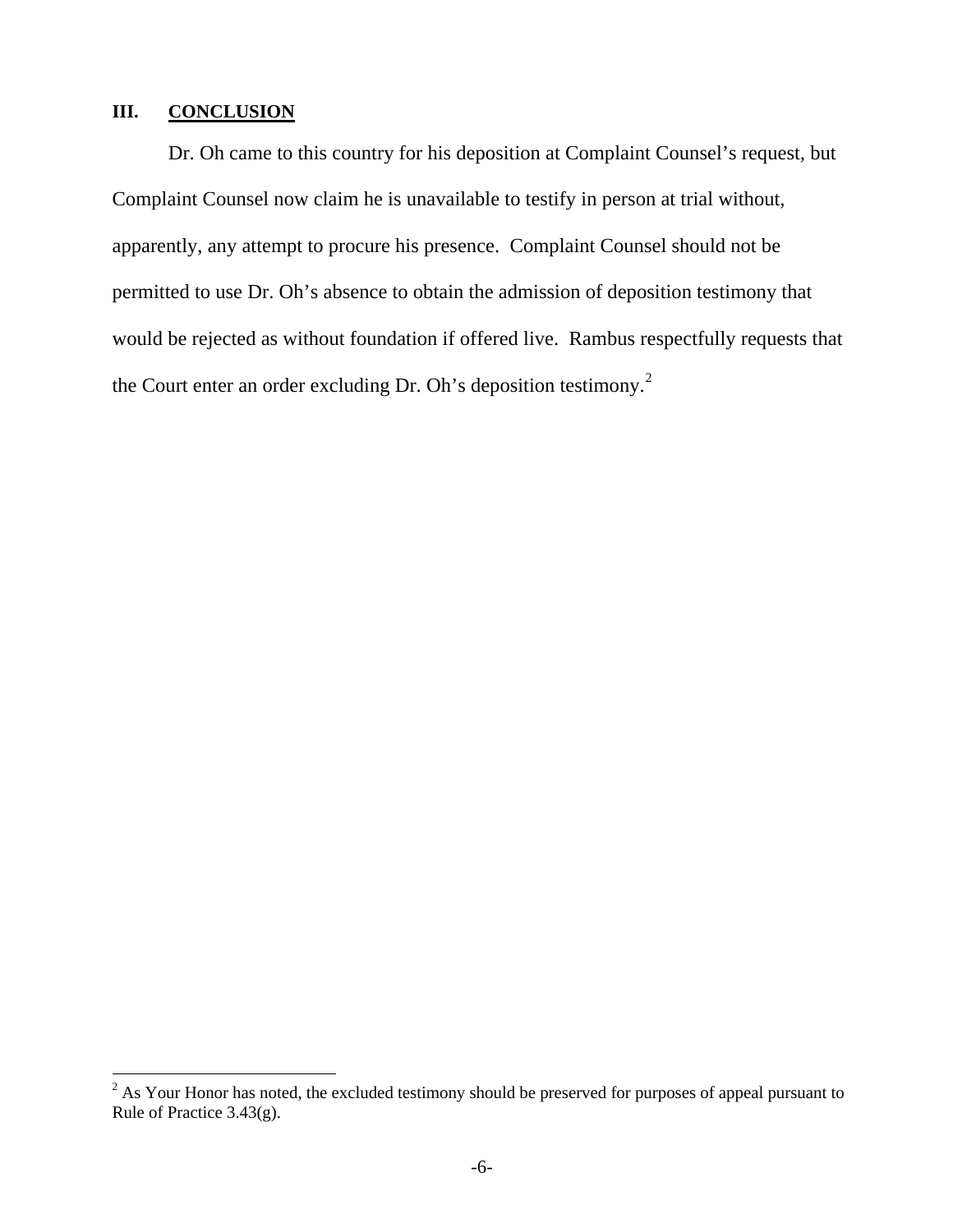l

Gregory P. Stone Steven M. Perry Peter A. Detre Sean P. Gates MUNGER, TOLLES & OLSON LLP 355 South Grand Avenue, 35<sup>th</sup> Floor Los Angeles, California 90071 (213) 683-9100

A. Douglas Melamed IJay Palansky Kenneth A. Bamberger WILMER, CUTLER & PICKERING 2445 M Street, N.W. Washington, D.C. 20037 (202) 663-6000

Sean C. Cunningham John M. Guaragna Gray, Cary, Ware & Freidenrich LLP 401 "B" Street, Suite 2000 San Diego, California 92101 (619) 699-2700